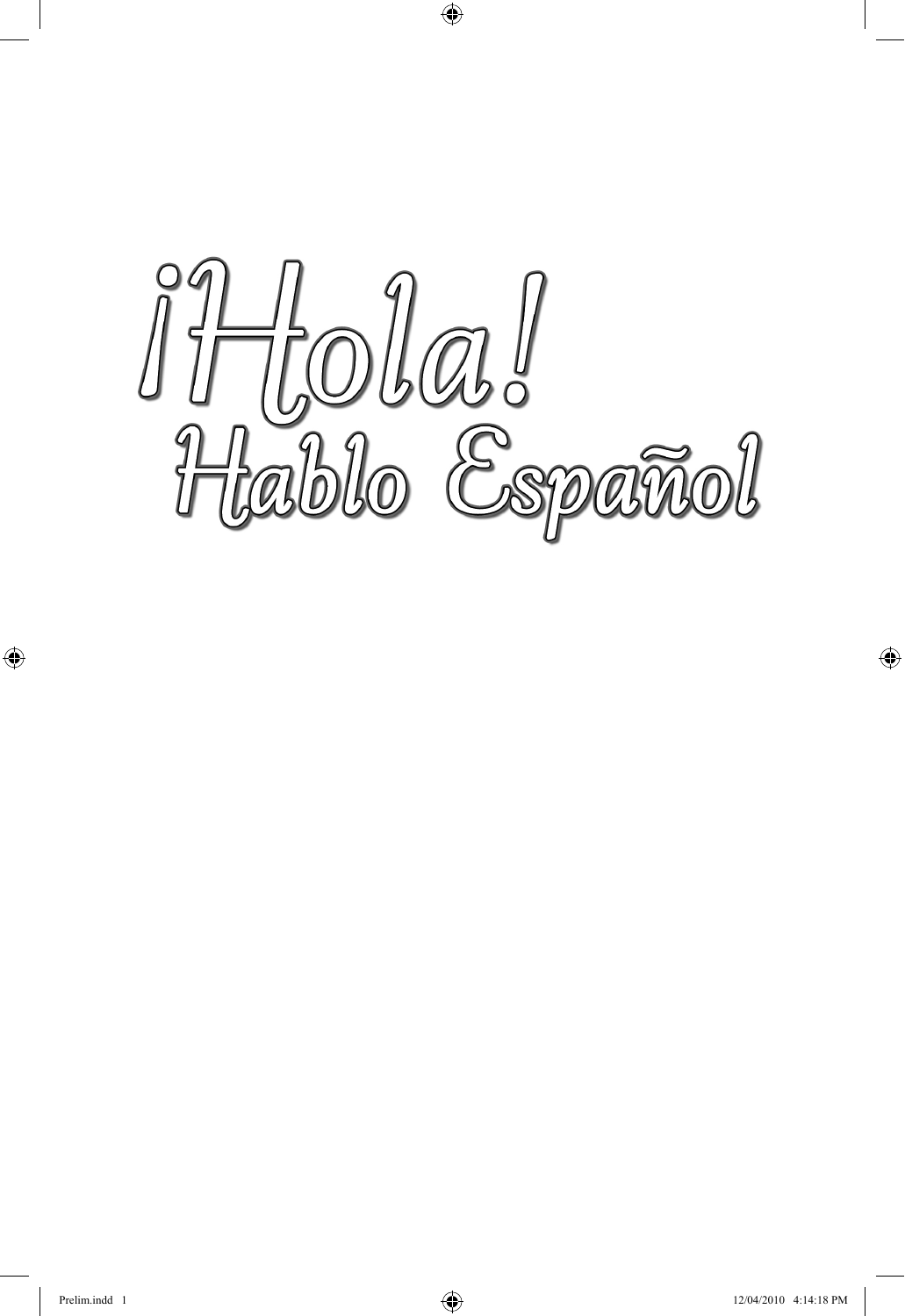

 $\bigoplus$ 

## **NURUL SABRINA ZAN**



⊕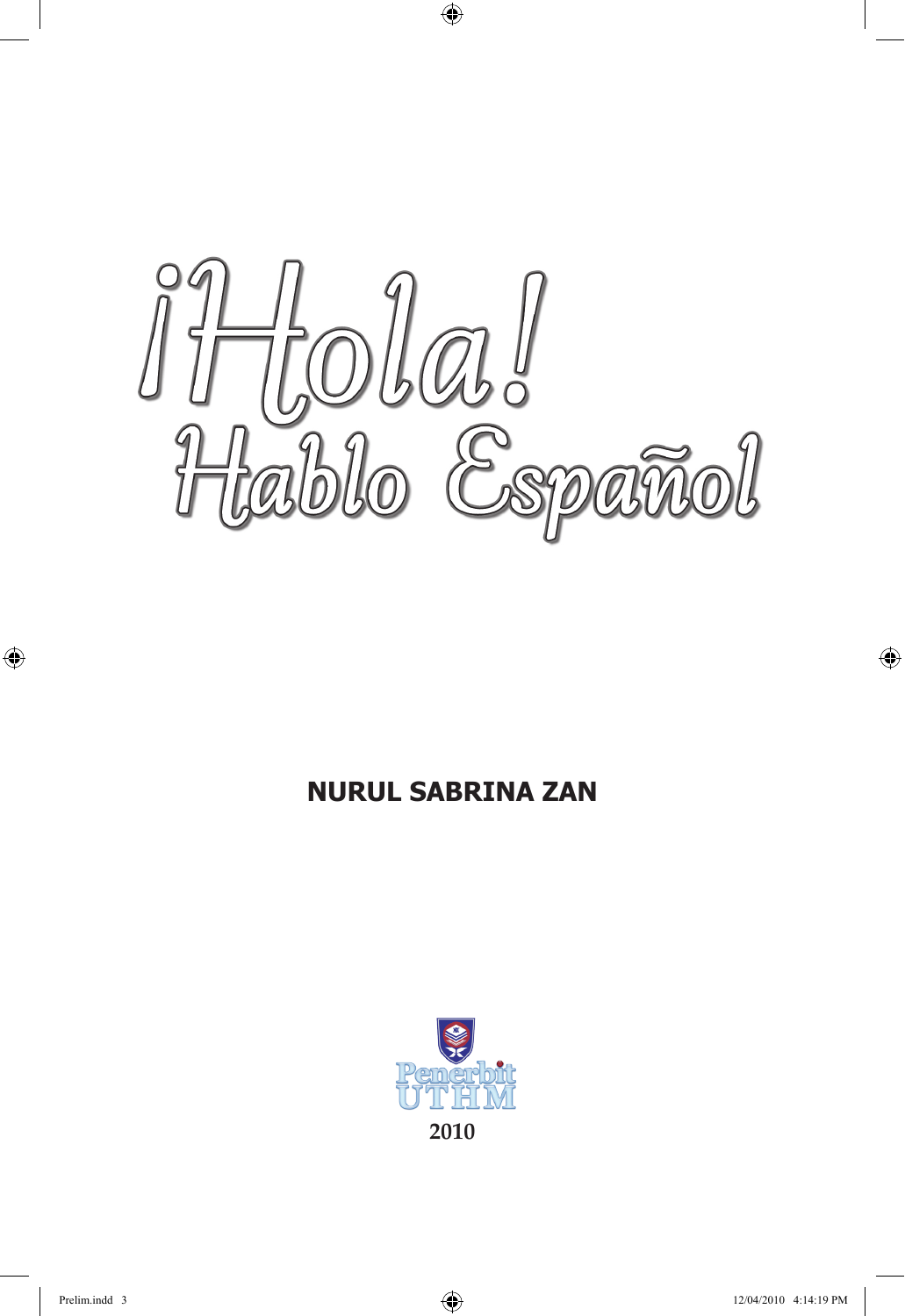© Penerbit UTHM Cetakan Pertama 2010

Hak Cipta terpelihara. Tidak dibenarkan mengeluar ulang mana-mana bahagian artikel, ilustrasi dan isi kandungan buku ini dalam apa juga bentuk dan dengan cara apa jua sama ada secara elektronik, fotokopi, mekanik, rakaman atau cara lain sebelum mendapat izin bertulis daripada Pejabat Penerbit, Universiti Tun Hussein Onn Malaysia, Parit Raja, Batu Pahat, Johor. Perundingan tertakluk kepada perkiraan royalti atau honorarium.

 $\bigoplus$ 

Perpustakaan Negara Malaysia Data Pengkatalogan-dalam-Penerbitan

Nurul Sabrina Zan Hola! Hablo espanol libro de alumno / Nurul Sabrina Zan. Includes index ISBN 978-967-5457-07-4 1. Spanish languages---Conversation and phrase books. 2. Spanish language— Grammar. 3. Spanish language—Vocabulary. I. Title.

468

⊕

Terbitan :

Pejabat Penerbit Universiti Tun Hussein Onn Malaysia 86400 Parit Raja, Batu Pahat Johor Darul Ta'zim Tel : 07-453 7454 / 7452 Faks : 07-453 6145 Laman Web : www.uthm.edu.my/pt E-mel : pt@uthm.edu.my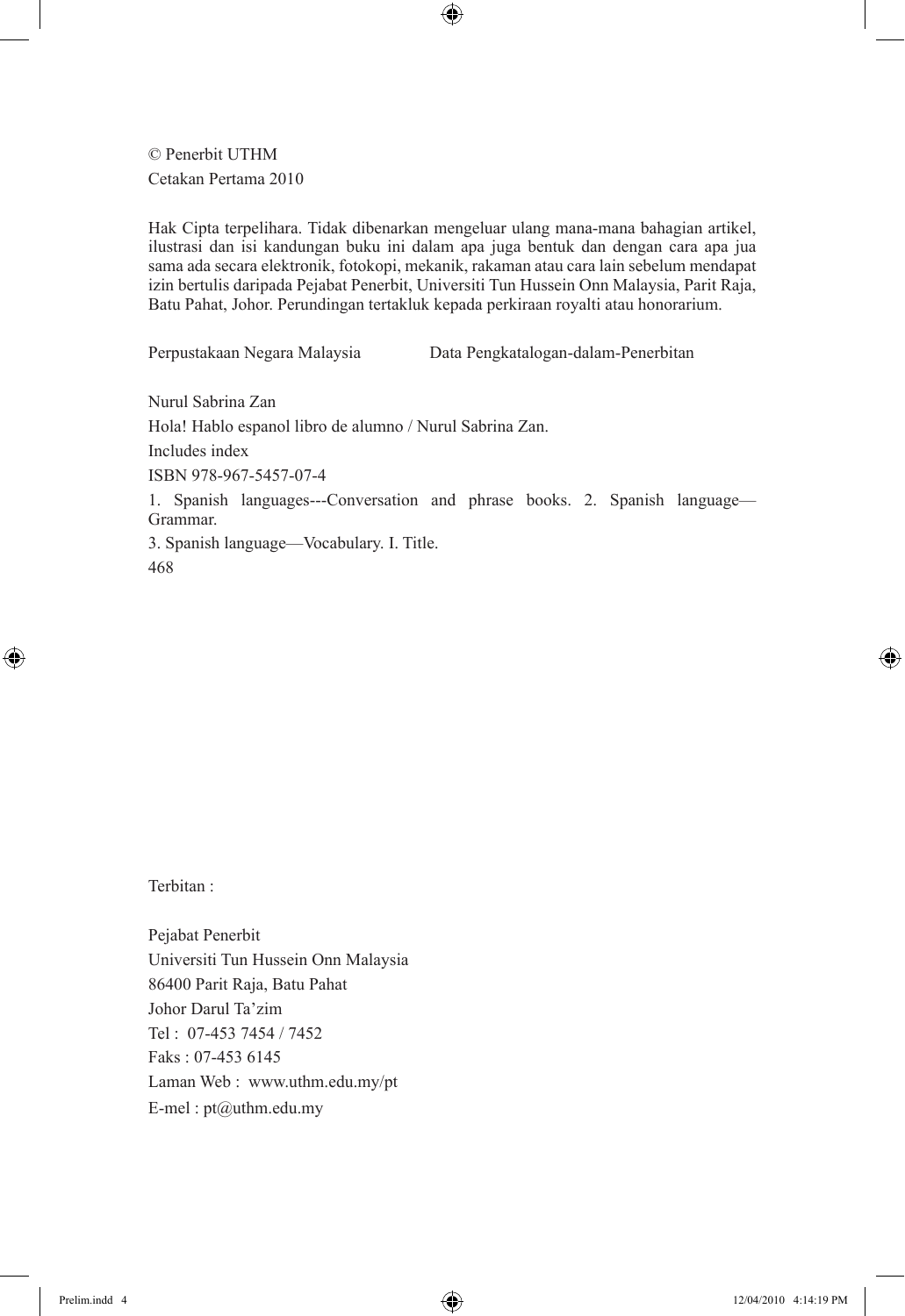## $\Omega$ **Introduction**

*Spanish is one of the most spoken languages in the world. Therefore it is an advantage for Malaysian students to learn Spanish because its pronunciation is similar to Bahasa Malaysia which is the national language of Malaysia.*

⊕

*This book is designed for students whose native language is not Spanish. Thus, helping them to learn basic Spanish. This book also covers basic grammar, vocabulary, verb conjugation, comprehension, dialogues, etc. Furthermore, it contains exercises that are believed to help fresh learners to better understand the language.*

*The UMP 1312 subject provides the skills of learning the language through basic expressions, vocabularies and constructing simple sentences in everyday life. Hence, studying Spanish language with patience and passion will be a valuable tool that serve the future when you least expected.*

Last but not least I am thankful to Allah the Most Merciful *who gave me courage to complete this book successfully. My deepest appreciation goes to my family for their endless support and blessings and to all my friends and my lecturers.*

 *GRACIAS POR TODO...*



⊕